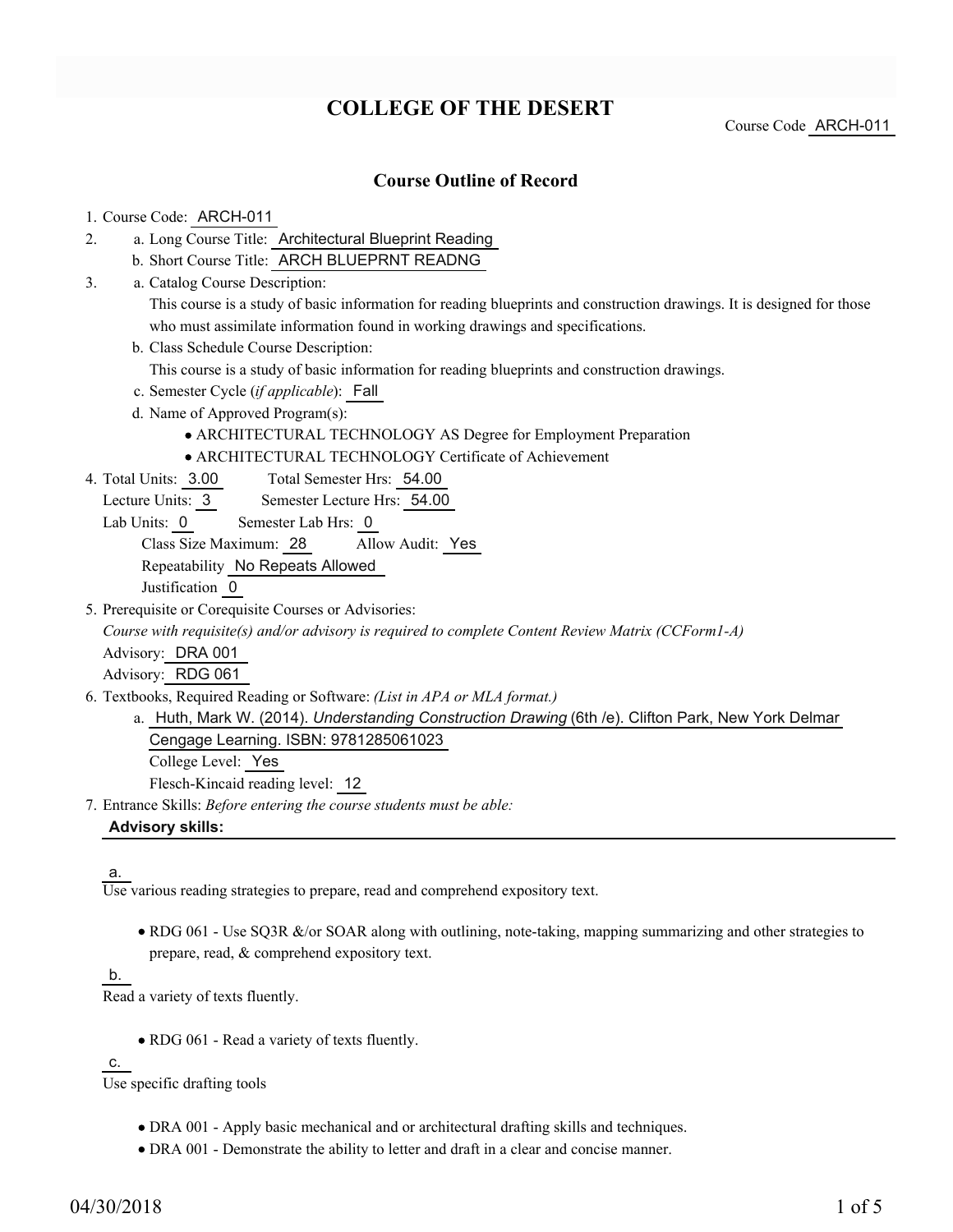# ARCH 011-Architectural Blueprint Reading

d.

Apply basic mechanical and or architectural drafting skills and techniques.

- DRA 001 Use specific drafting tools
- DRA 001 Identify terms and concepts used such as Plan, Section and Detail.
- DRA 001 Demonstrate the ability to letter and draft in a clear and concise manner.
- DRA 001 Define the meaning of basic symbols used in construction documents.

e.

Write organized summaries  $\&$  reactions that capture main idea and supporting details.

RDG 061 - Write organized summaries & reactions that capture main idea and supporting details.

f.

Understand multiple word meanings, uses  $\&$  synonyms.

- RDG 061 Understand multiple word meanings, uses & synonyms
- 8. Course Content and Scope:

### Lecture:

- a. General
- i. Abbreviation
- ii. Symbols
- iii. Definitions
- b. Basic Drawing
- i. Drafting techniques and methods
- ii. Site analysis and space adjacency
- iii. The process of conceptual design and graphic representation
- iv. Preliminary drawings
- v. Design development
- c. Codes and Agencies
- d. Construction Principles
- i. Foundation systems
- ii. Wall systems
- iii. Roof systems
- iv. Details
- e. Construction documents
- i. Site plan
- ii. Floor plans
- iii. Reflected Ceiling plan
- iv. Roof plan
- v. Elevations
- vi. Sections
- vii. Interior Elevations
- viii. Finish, door and window schedules
- ix. Structural drawings (foundation and framing plans)
- x. Electrical plan
- xi. Plumbing plan
- xii. Heating and ventilating plan

Lab: *(if the "Lab Hours" is greater than zero this is required)*

9. Course Student Learning Outcomes:

1.

Recognize standards for the organization and coordination of a complete set of working drawings.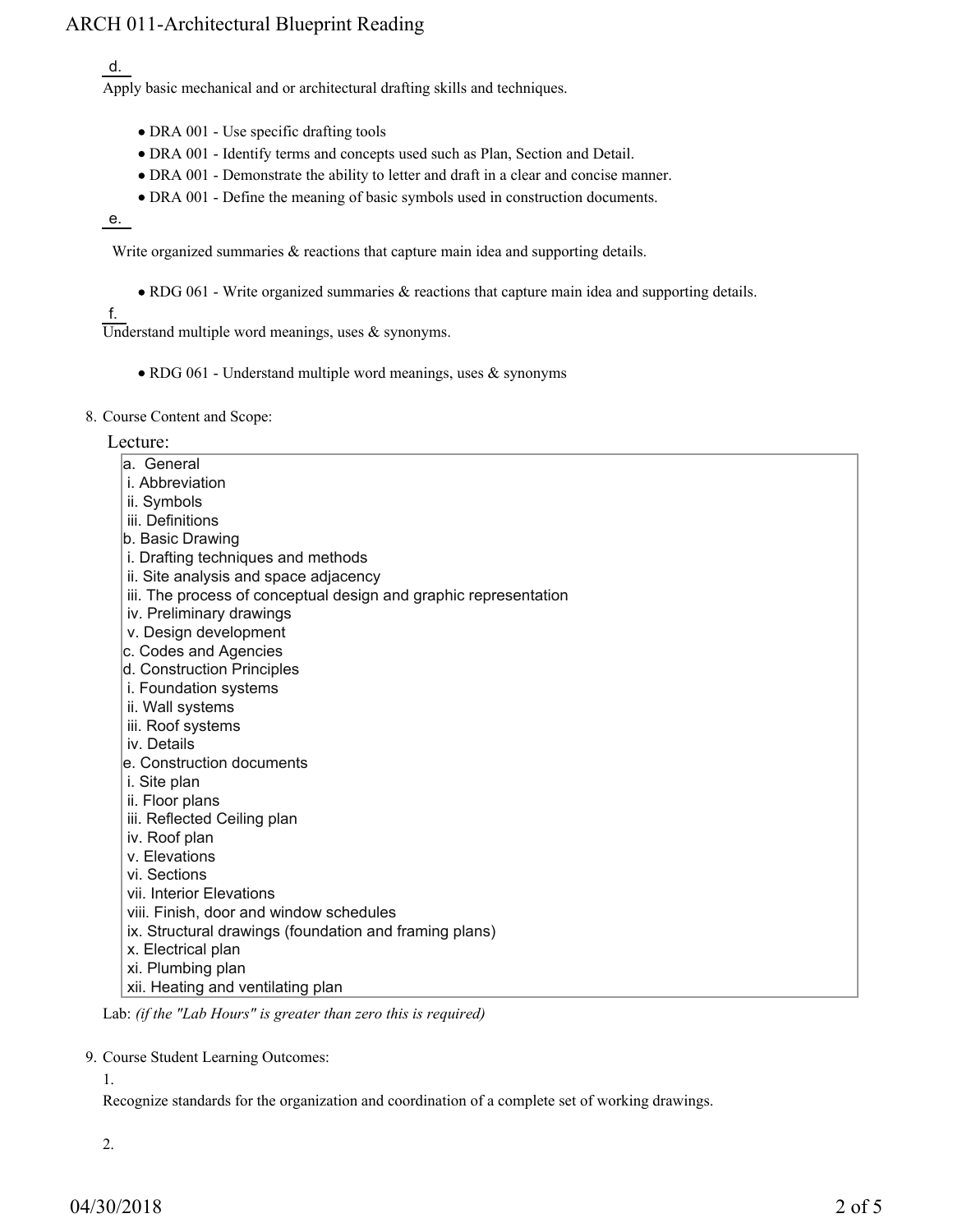# ARCH 011-Architectural Blueprint Reading

Cross-reference plan symbols to the corresponding details in the set of working drawings.

3.

Define basic Architectural terminology, abbreviations, and acronyms commonly used in a set of working drawings.

10. Course Objectives: Upon completion of this course, students will be able to:

- a. Demonstrate the ability to recognize the appropriate use of standard conventions and symbols used in the design professions.
- b. Demonstrate the ability to draw appropriate solutions of assigned construction details.
- c. Demonstrate the ability to use the in-class library resources to evaluate the appropriate response to construction details.
- d. Demonstrate an understanding of a complete set of working drawings.
- e. Understand and apply the process and sequence which is used to systematically represent 3-D structures in a 2-D format.

f. Demonstrate the ability to graphically represent construction details and sections by freehand sketching.

- Methods of Instruction: *(Integration: Elements should validate parallel course outline elements)* 11.
	- a. Discussion
	- b. Lecture
	- c. Participation
	- d. Technology-based instruction
- 12. Assignments: (List samples of specific activities/assignments students are expected to complete both in and outside of class.) In Class Hours: 54.00

Outside Class Hours: 108.00

- a. In-class Assignments
	- a. Review workbook assignments.
	- b. Discuss and review sample plans
- b. Out-of-class Assignments

a. Workbook assignments: Through use of isometric sketching, the student is made aware of 3-D visualization that is necessary to properly interpret construction drawings. Terminology and language used in construction documents are stressed by using illustrations of construction types to cause the student to associate correct terminology. b. Comprehension of reading assignments c. Successful achievement in examinations as given in the course

- 13. Methods of Evaluating Student Progress: The student will demonstrate proficiency by:
	- Written homework
	- True/false/multiple choice examinations
	- Mid-term and final evaluations
	- Student participation/contribution
- 14. Methods of Evaluating: Additional Assessment Information:
- 15. Need/Purpose/Rationale -- All courses must meet one or more CCC missions.
	- PO Career and Technical Education

Apply critical thinking skills to execute daily duties in their area of employment.

Apply critical thinking skills to research, evaluate, analyze, and synthesize information.

Exhibit effective written, oral communication and interpersonal skills.

IO - Personal and Professional Development

Value the feedback of others.

16. Comparable Transfer Course